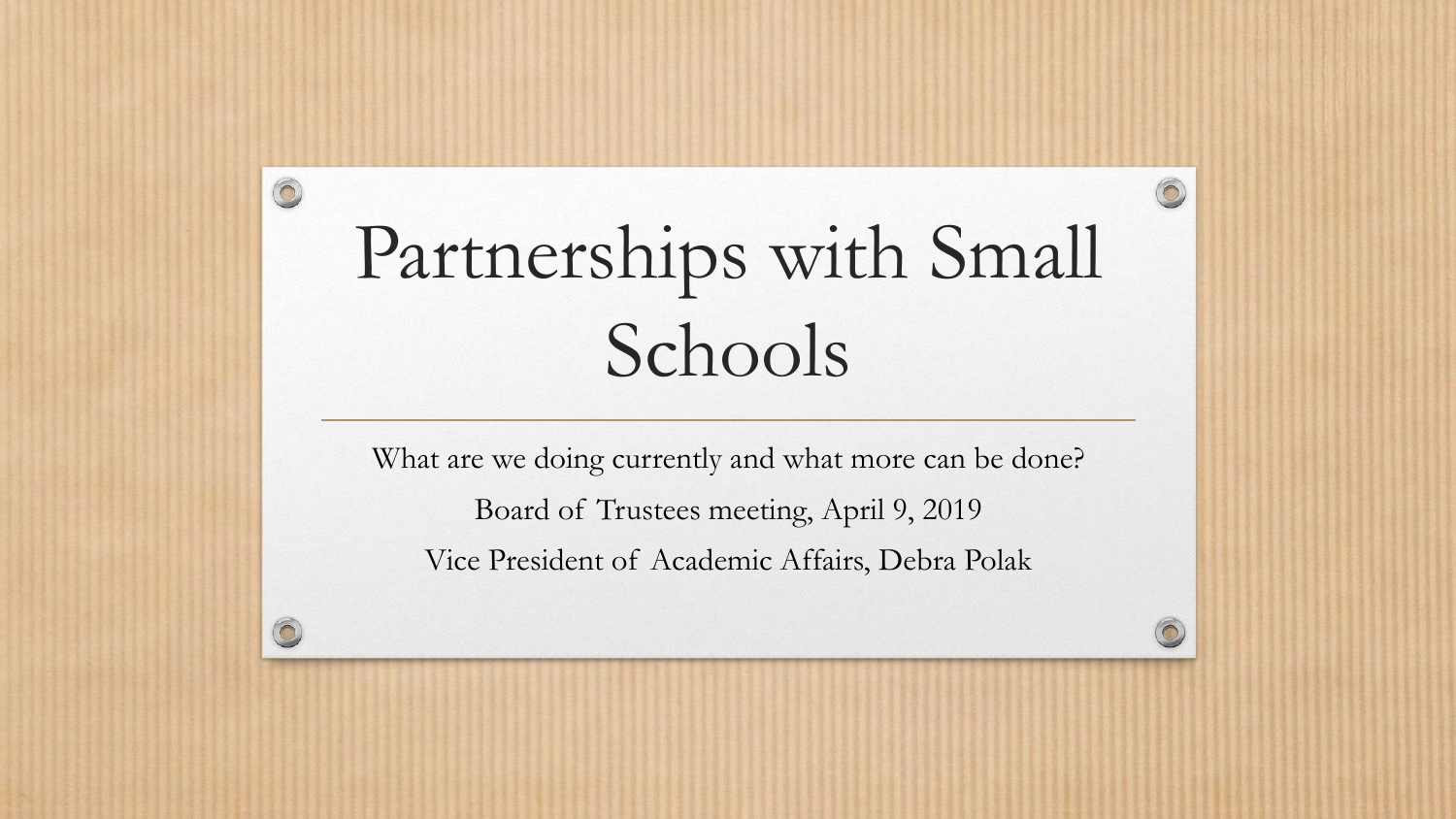# Small High Schools

 $\sqrt{2}$ 

- Anderson Valley Junior and Senior High School (230 students)
- Mendocino High School (180 students)
- Laytonville High School (108 students)
- Round Valley High School (89 students)
- Potter Valley High School (62 students)
- Upper Lake High School (305 students)

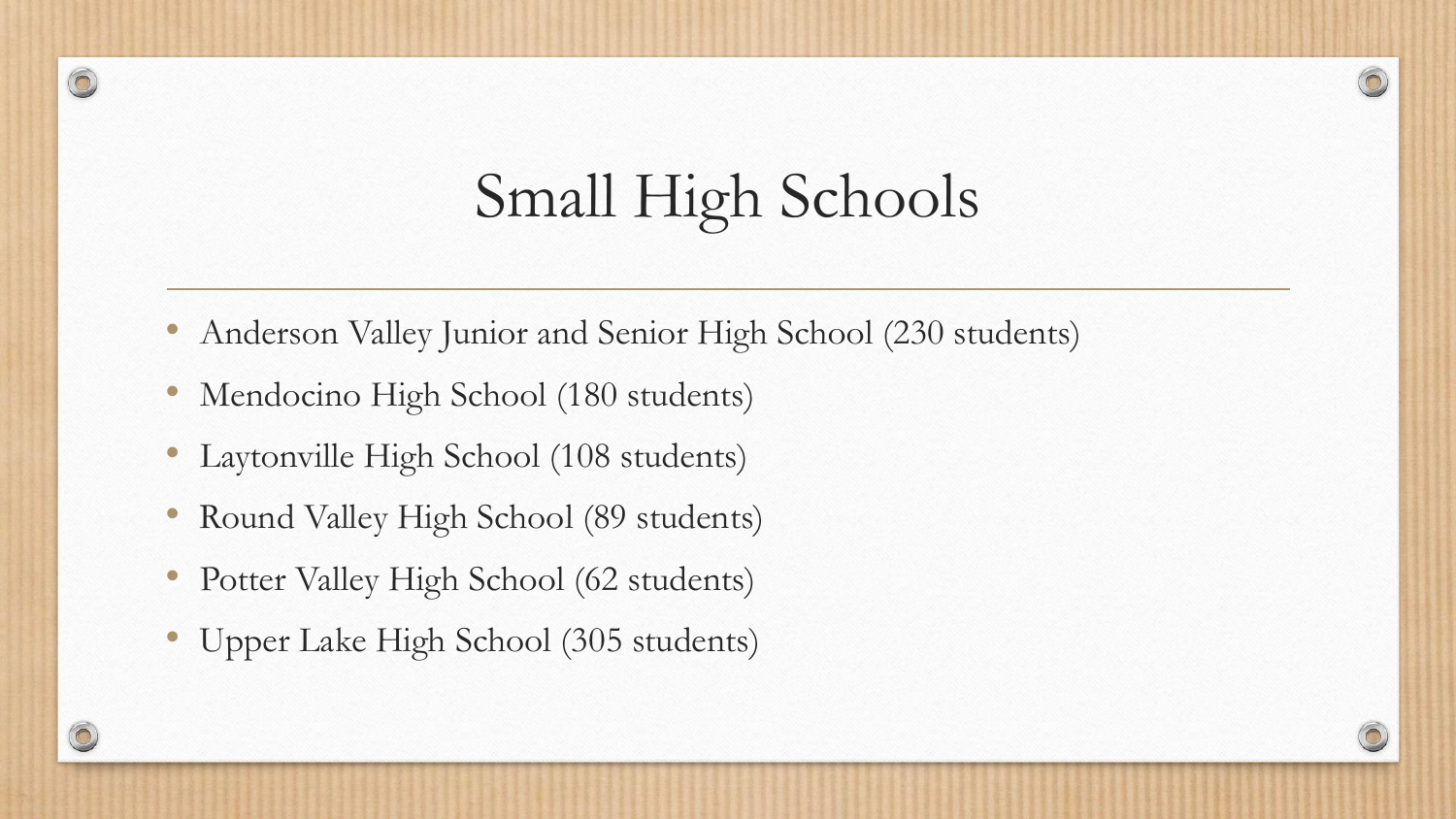#### Services Provided to all Schools Begins with a **Conversation** and a **Relationship**

- Opportunities for dual and concurrent enrollment
- **Outreach**
- Services are tailored for the needs of each school

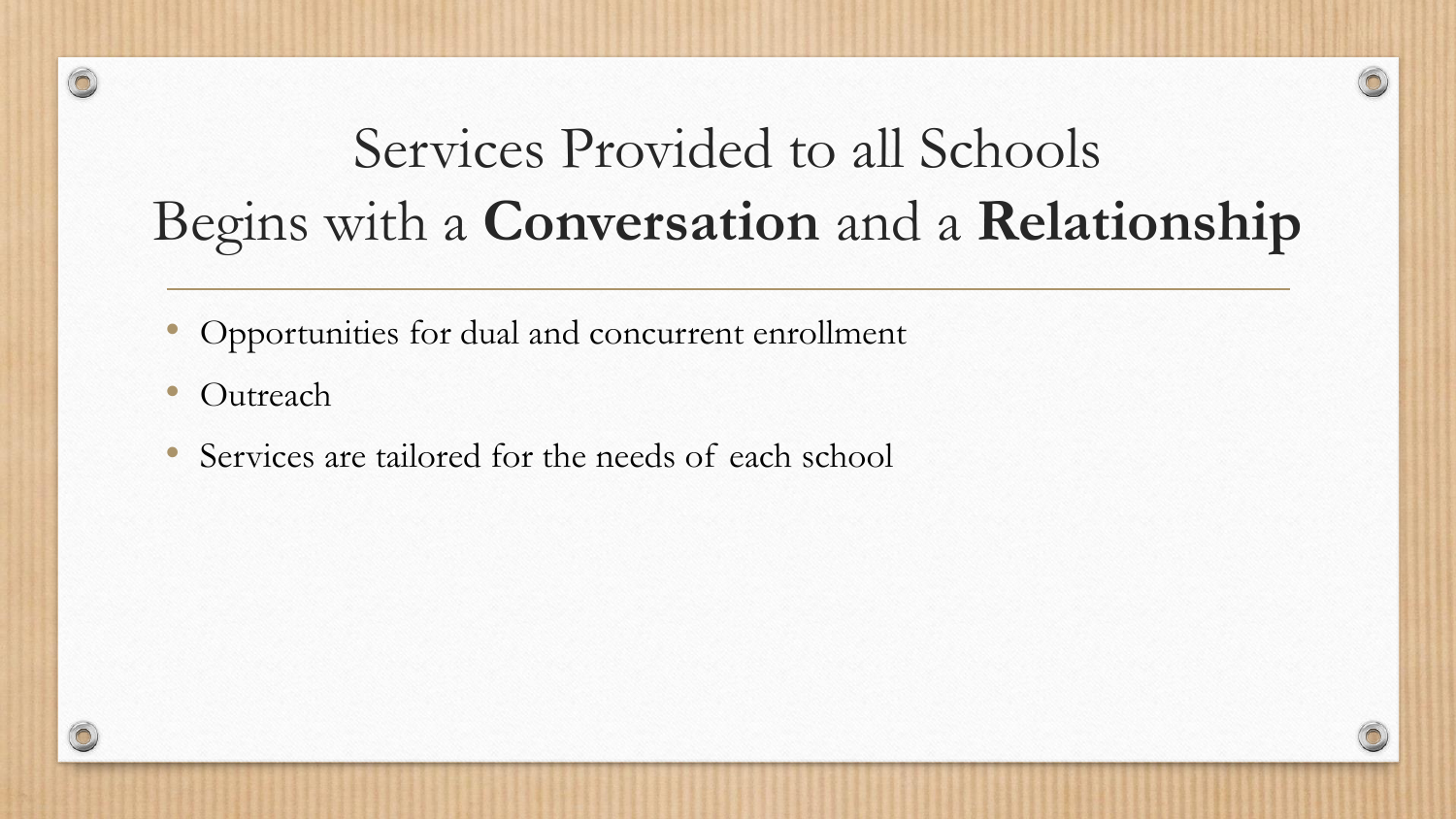### Anderson Valley(230) Enrollments: Fall-24; Spring-39

- Dual Enrollment Classes (classes at the high school, on the bell schedule)
	- Music Theory and Recording Arts
	- College Career Success (for all 9<sup>th</sup> graders)
- Courses offered at request of school for summer: EMS classes—FirstAid/CPR
- Other courses in collaboration with AVUSD: Basic Computers, High School Equivalency, and English as a Second Language offered at the Anderson Valley Adult School
- Reg2Go: Registration Services, including application, counseling and registration.

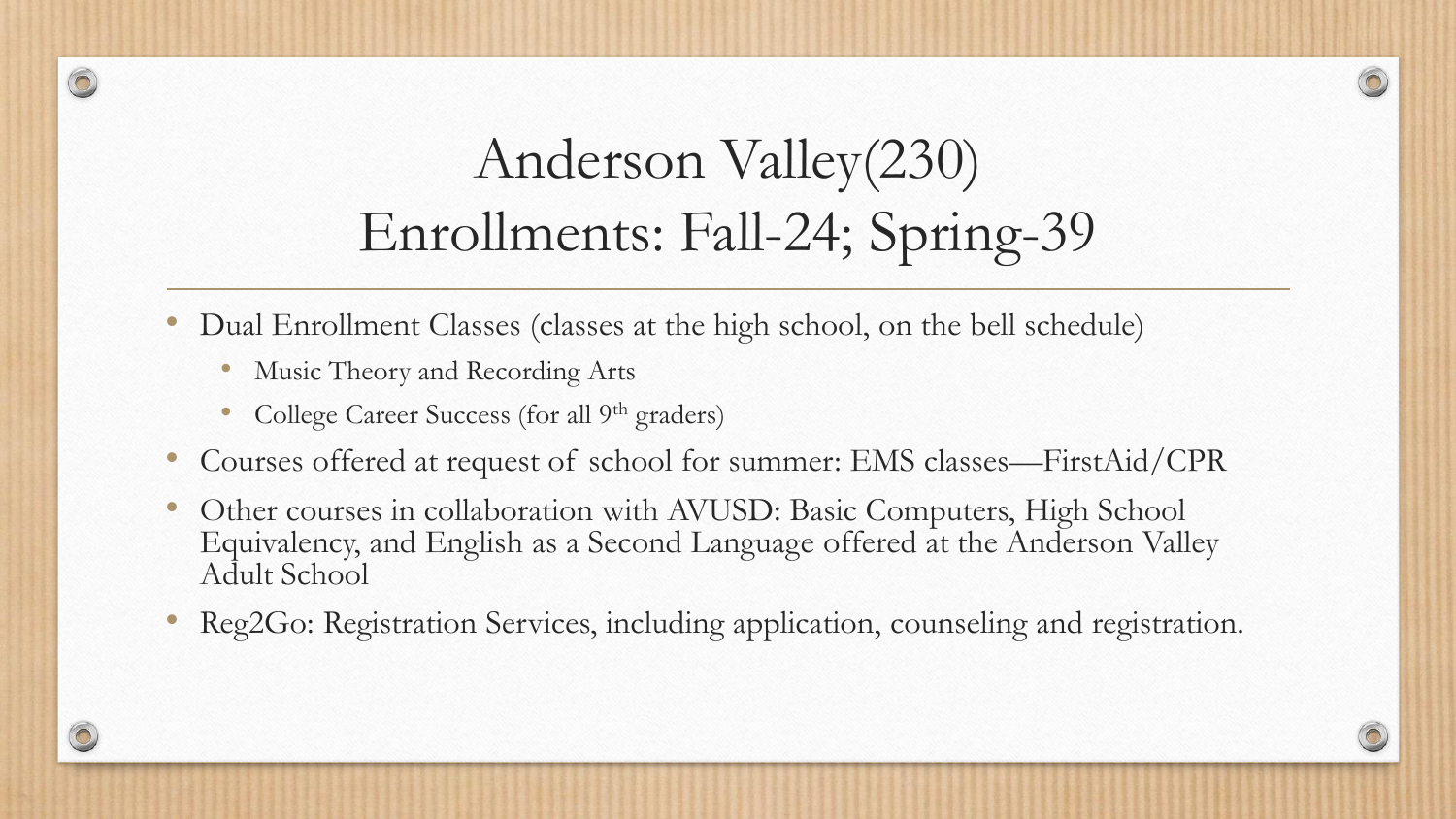#### Mendocino High School (180) Fall-27; Spring 45

- Dual/Concurrent Enrollment Opportunities during the day on campus:
	- College Career Success for all 9<sup>th</sup> graders.
	- Four semester sequence of general education classes (e.g. Public Speaking, Native American History)
- Outreach: April event for Applications and Mendocino College information
- Summer offerings scheduled to start after Mendocino High gets out (they finish their year a week later than other high schools). Upward Bound at Coast Center in the summer.

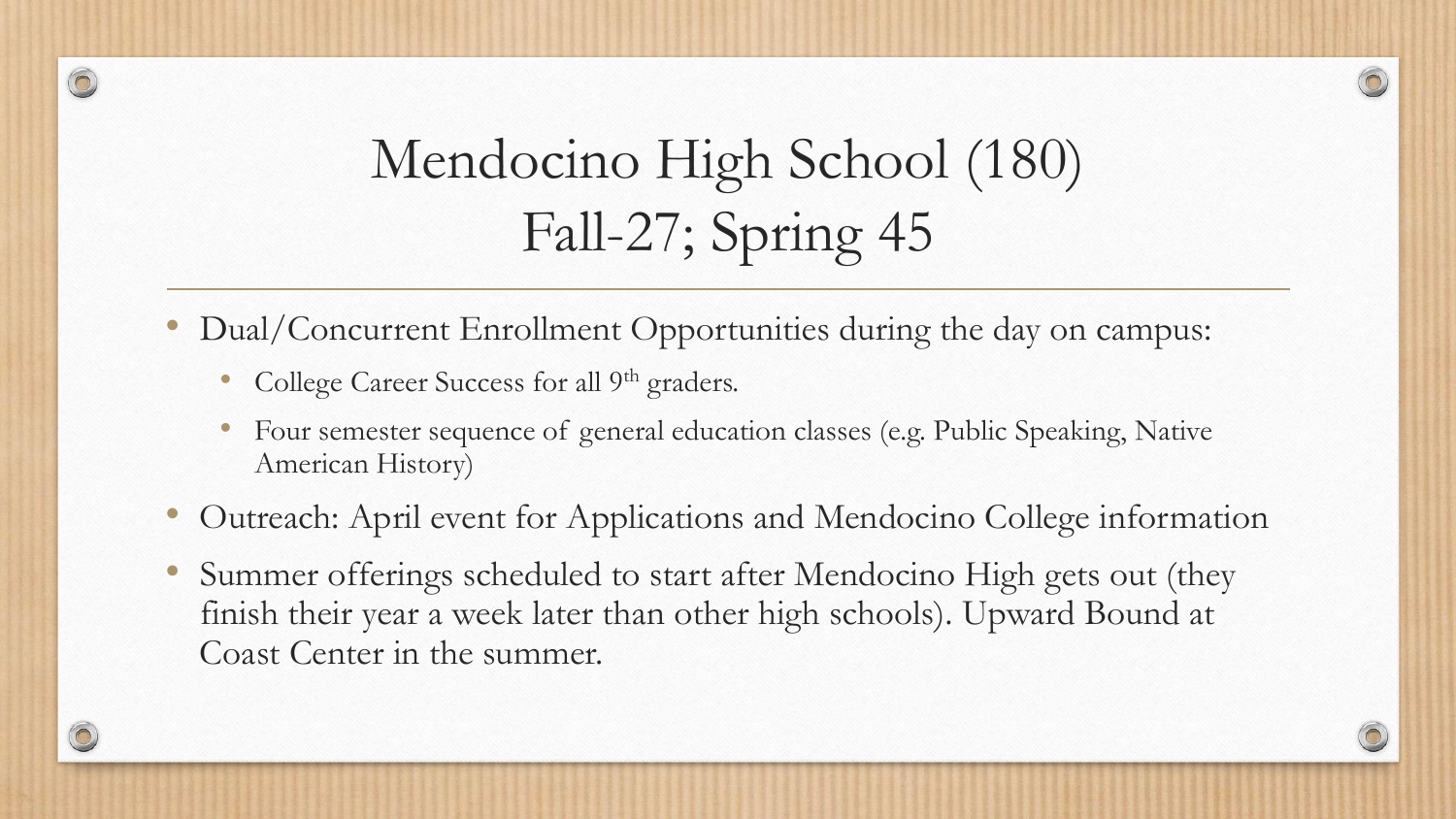

### Laytonville High School (108) Fall-31; Spring-24

• Dual/Concurrent Enrollment

- We offer Construction Fundamentals (SCT 180A) and Advanced Construction Fundamentals (SCT 180B) in alternating years with Introduction to Fine Woodworking I and II (WOD 70A and 70B)
- Many students enroll in online classes at Mendocino College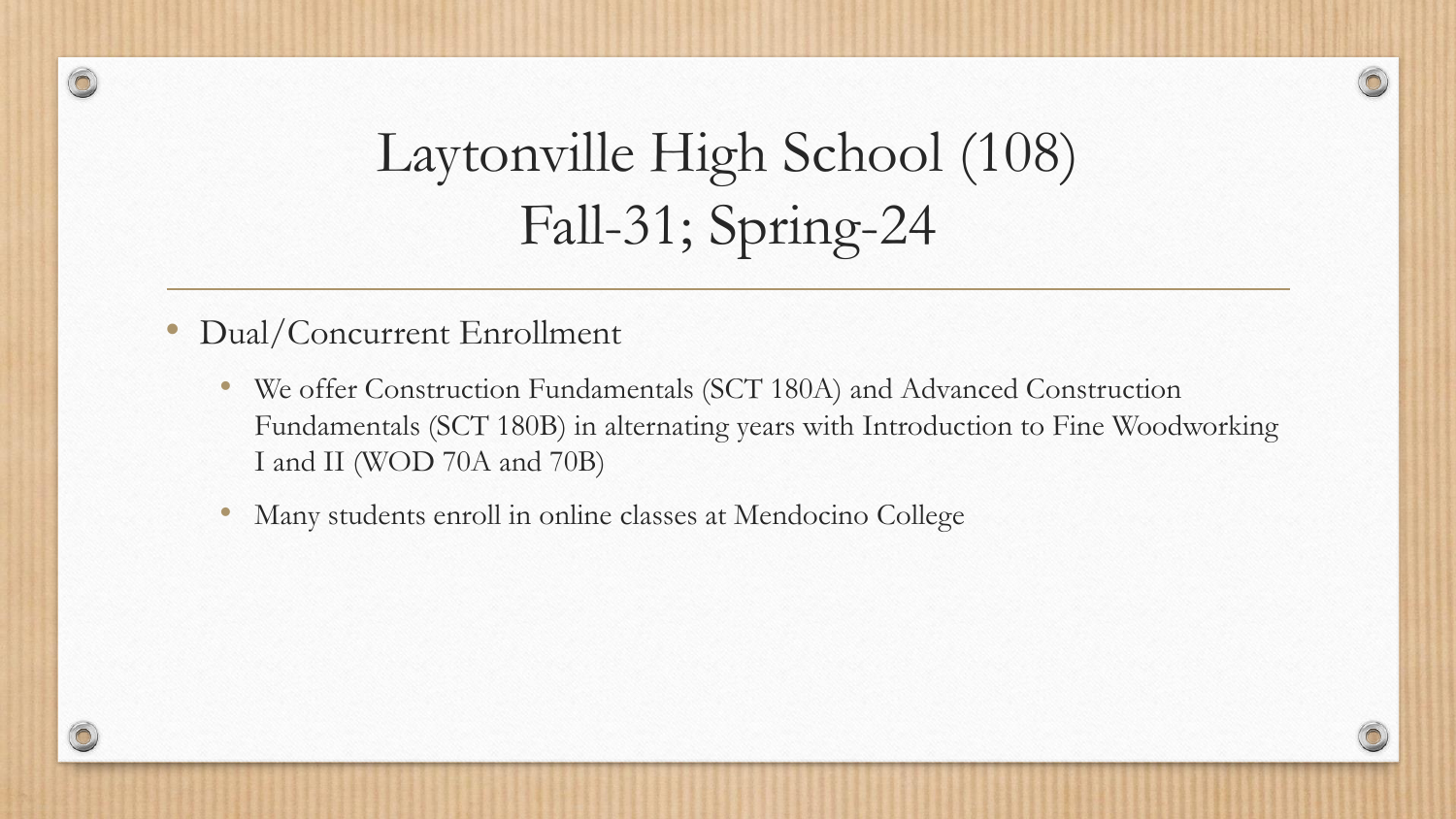

- Dual/Concurrent Enrollment:
	- College Career Success class for all 9<sup>th</sup> graders
	- Leased classroom in Covelo offers variety of classes, including ESL
	- Evening classes at the high school
- Adult Education Consortium (Mendocino-Lake ACE) offers High School Equivalency and diploma services for adults

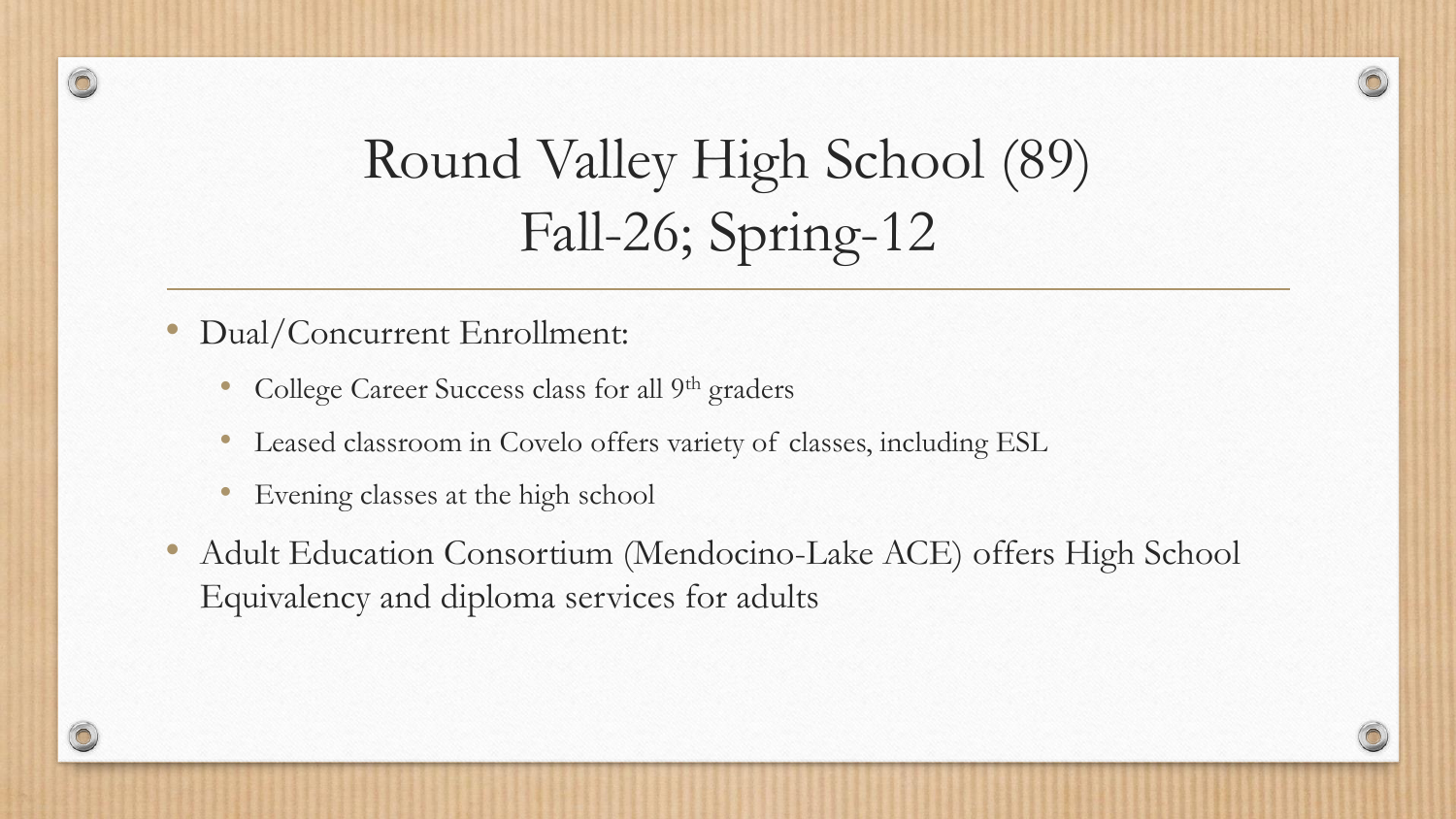#### Potter Valley High School (62) Fall-28; Spring-13

- Dual/Concurrent Enrollment: College Career Success for all 9<sup>th</sup> graders; History class on the bell schedule
- Reg2Go (application and orientation for high school seniors)
- Working on partnership with Ag department to offer dual enrollment pathway

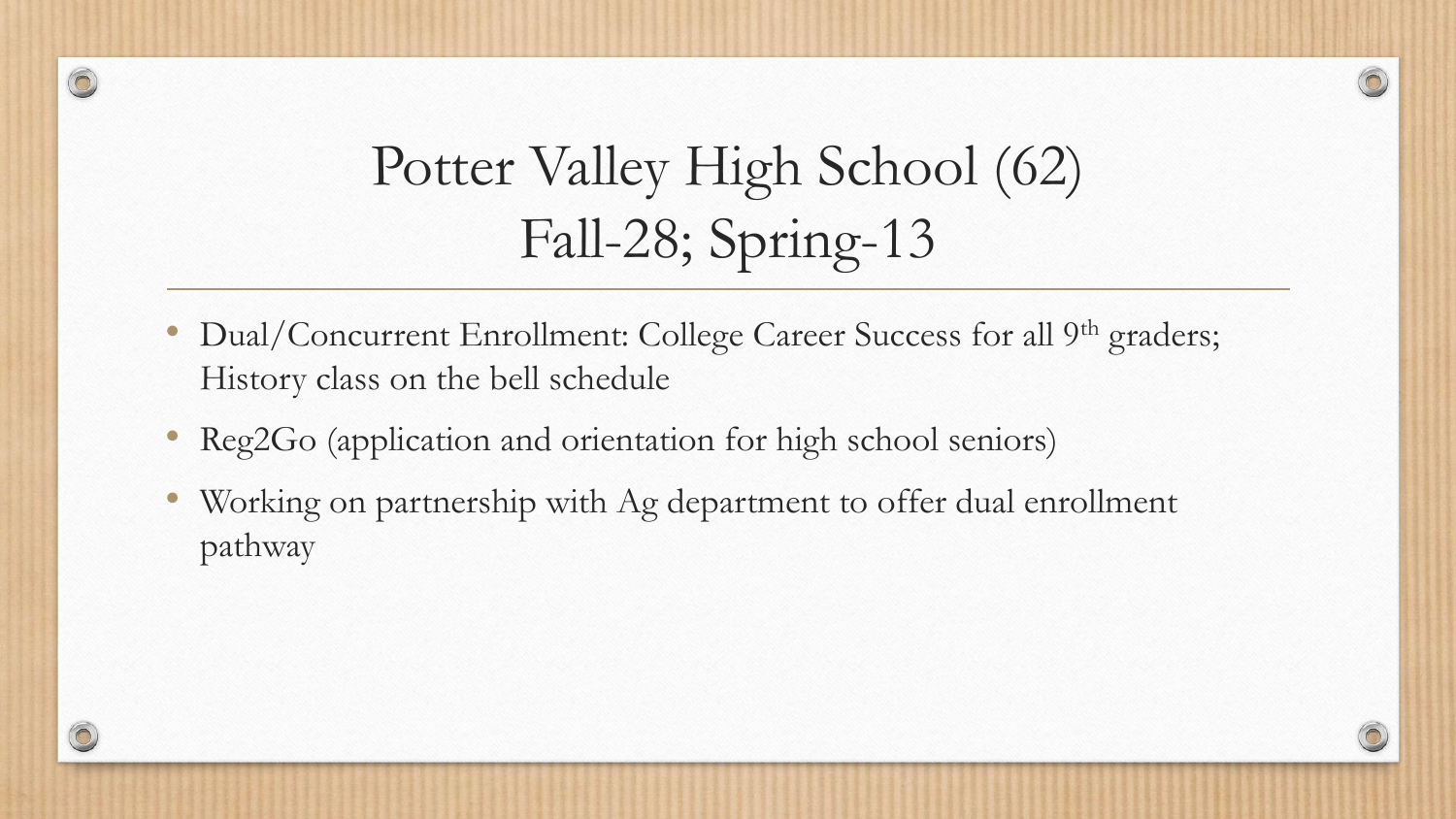#### Upper Lake High School (305) Fall-29; Spring-42

- Dual and Concurrent Enrollment: After school offerings in Art History and others over the years. Students come to Lake Center
- Developing CCAP (College and Career Access Pathways) agreements which will augment the offerings throughout our Lake County schools.
	- At Upper Lake: Pathways in IGETC, Health, AG and Business for Sophomores through seniors—classes will be offered on and off the bell schedule

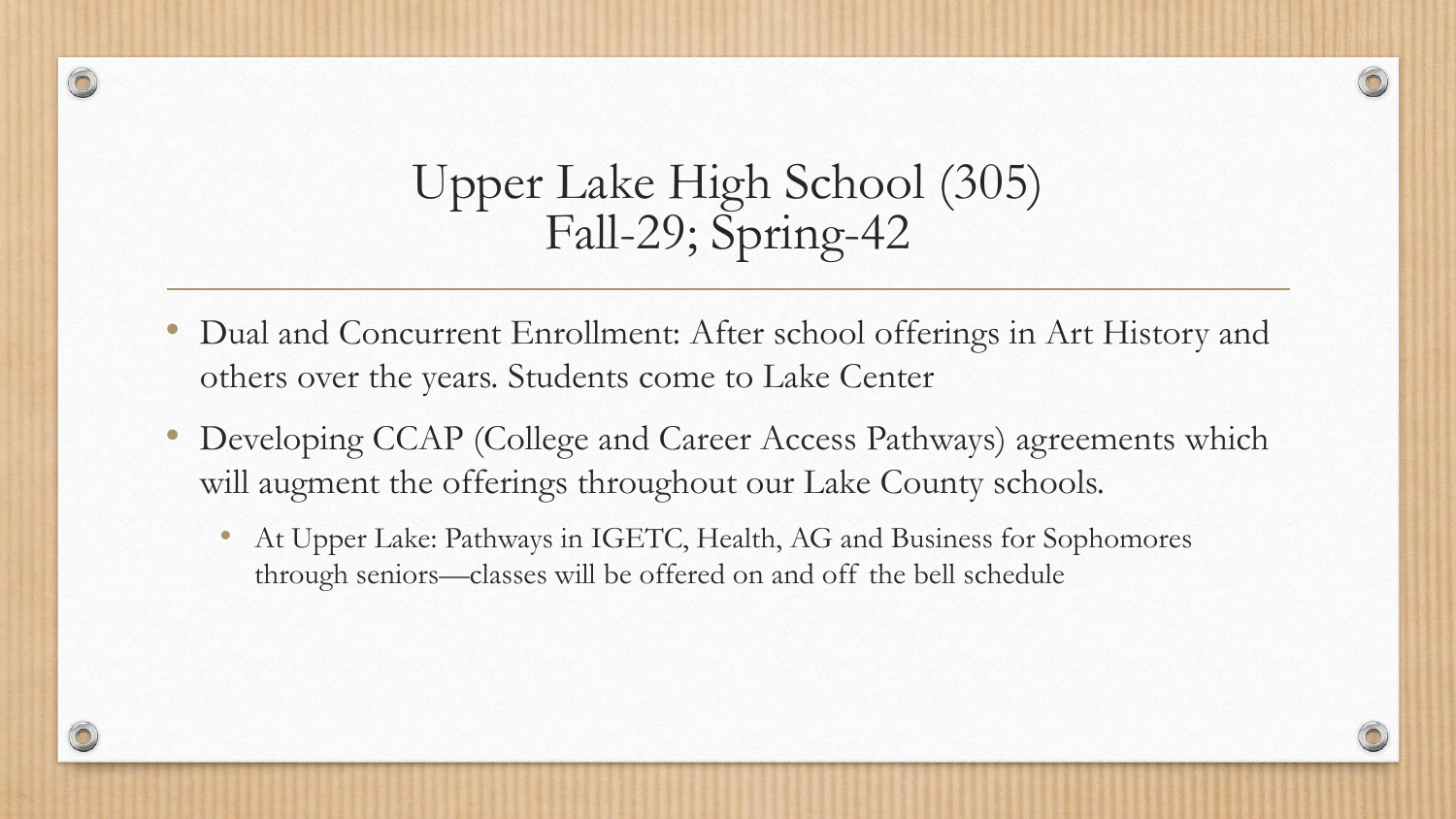# Planning for the future

- Replacing Outreach staff will support continuing work in Round Valley
- CCAP in Lake County
- Systematize Outreach
- Continued conversations with all schools about pathways